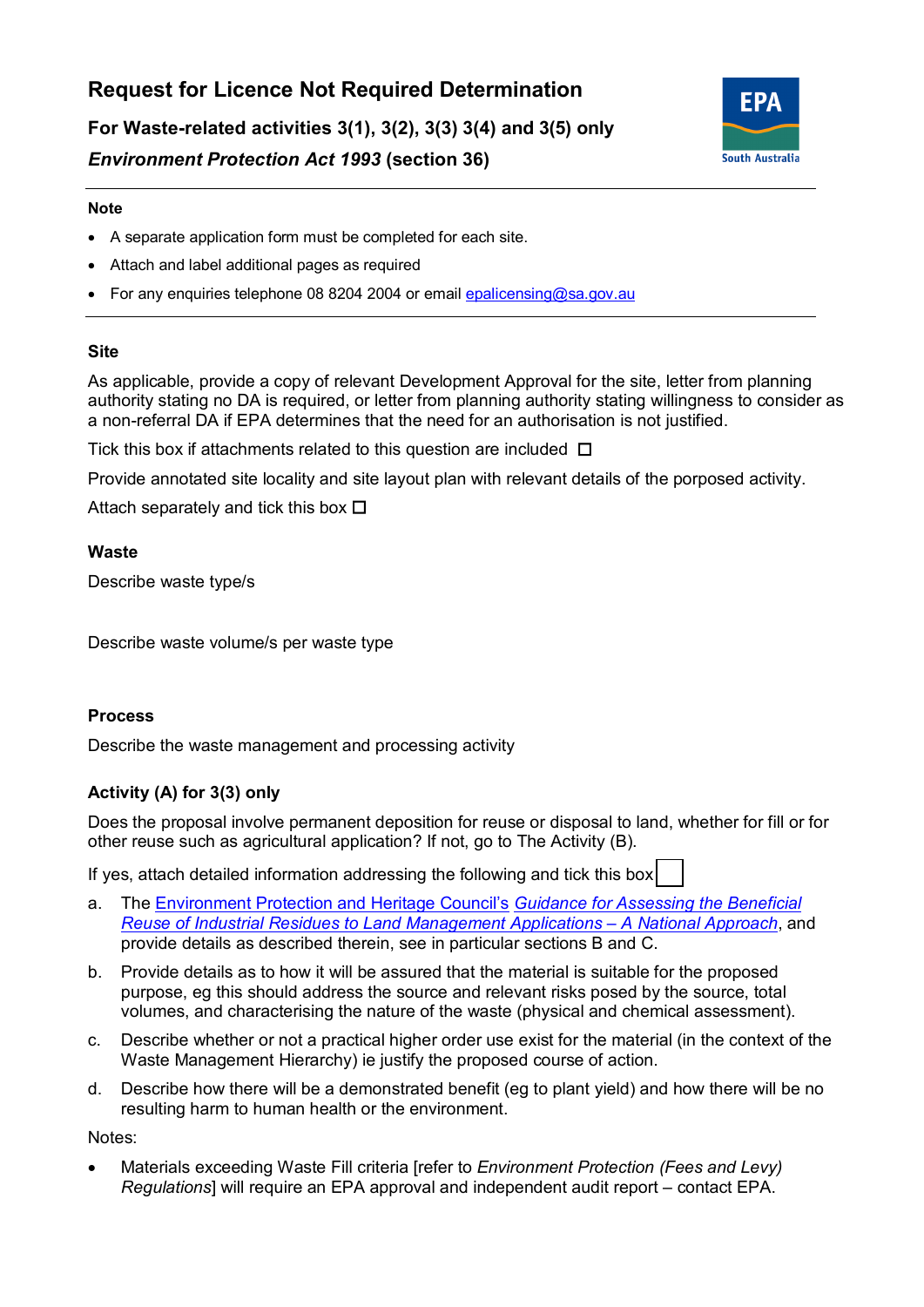- reduce contaminant concentrations unless otherwise aproved by the EPA contact EPA. • Materials exceeding Intermediate or Level 1 criteria must be disposed to landfill or be treated to
- agreements and responsibilities, sufficiently low detection limits in laboratories, total • Where sampling and chemical assessment is required, statistically robust sampling and assessment is required to justify characterisation and must include risk assessment of the proposed reuse of the waste to demonstrate no potential harm exists, with consideration to issues as relevant such as ongoing QA/QC at the site of the generator and receiver, contractual concentrations, whole of life analysis, potential accumulation, toxicity, exposure pathways, leaching, bioavailability and 100-year critical load modelling.
- • These are broad criteria from the EPHC document which provide some basis for assessment. The actual criteria that will need to be considered will depend on the specifics of the proposal received.
- Reuse that involves permanent deposition proposals may require an **Environment Performance Agreement** to be entered into in accordance with Part 7 Section 59 of the *Environment Protection Act 1993*.

## **Activity (B) 3(1), 3(2), 3(3) or 3(4)**

Tick this box if additional information for this section has been attached

Describe the processes for the proposed:

- a. receival, storage and/or treatment of waste, or
- b. production of the Listed Waste.

 Include information on maximum volumes on site at any one time, storage management, dimensions, pollution controls, and monitoring as relevant.

#### **Outgoing material including waste and recycled waste products**

Describe:

- produced from the waste provide specifications in this regard and evidence of existing a. any outgoing materials, including waste, waste by products, or recycled waste products markets or agreed end uses
- b. the ultimate desinations of outgoing materials, whether for reuse or disposal and any controls required (eg for the removal and diposal of Listed waste)

Describe timeframes and frequency (whether activity will be once-off, ongoing etc).

Describe surounding land uses, and identify any potentially sensitive receptors, at the proposed site and at any receiving environments of materials referred to in 8.